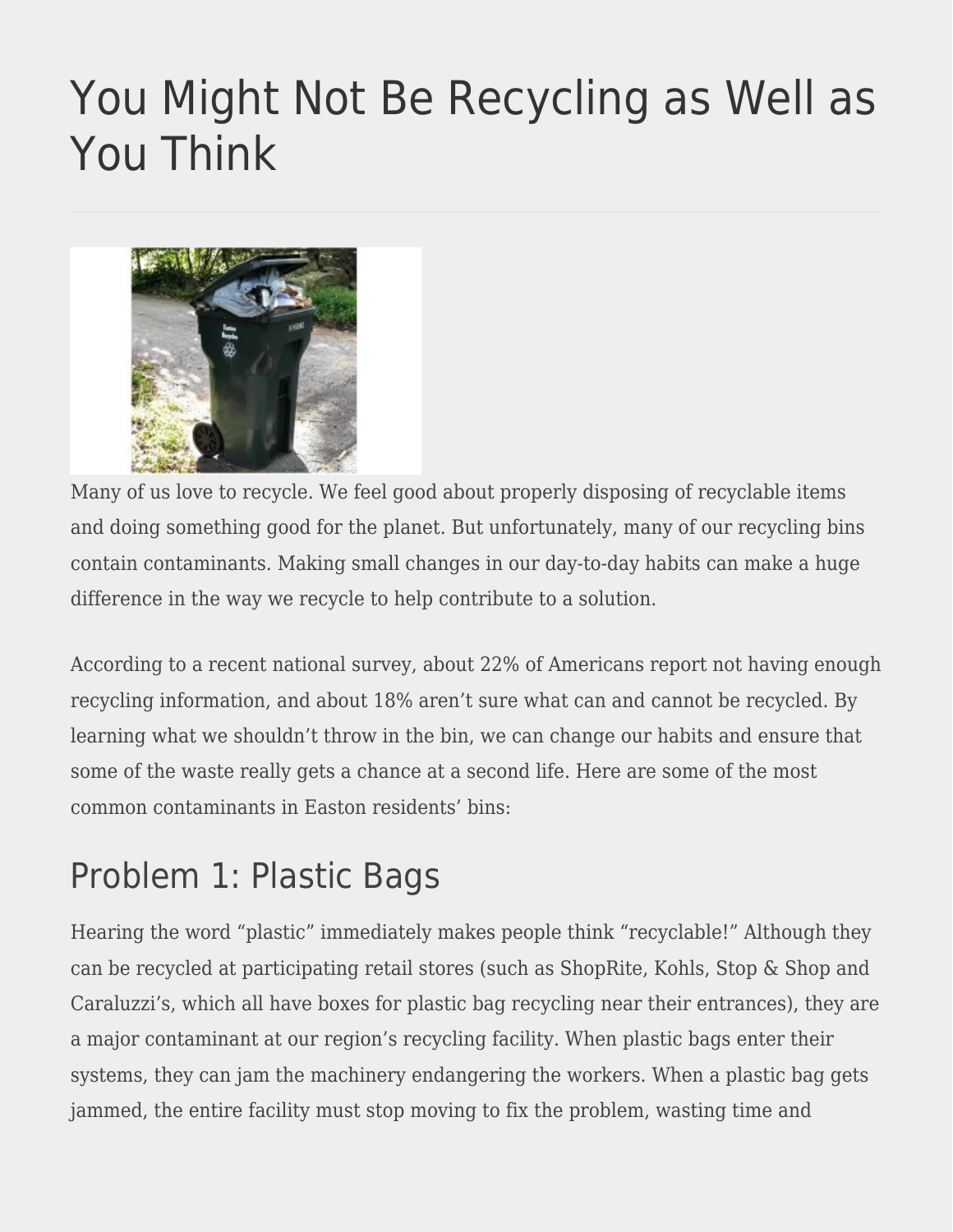energy.

**Solutions:** By bringing plastic bags to the above-mentioned retail stores, they can be safely recycled. To find more information about drop-off locations, plastic bag products and the nearest locations to you, you can visit [how2recycle.info](http://how2recycle.info)

#### Problem 2: Food Waste and Unwashed Containers

Hovering over the recycling bin, you might often find yourself wondering "is this clean enough to put in?" The truth is that food residue can spoil the entire load of recycling, making it unusable.

**Solutions:** By quickly rinsing containers that you plan to recycle, you remove any stickiness and cross-contamination and ensure that the material can be properly processed and reused. You may also consider composting as a way to dispose of food waste.

#### Problem 3: Moisture

Another major recycling contaminant is excess moisture. If liquid is left in recycled items, it can saturate otherwise good items like paper and cardboard. Also, an overstuffed recycling cart that causes the lid to remain open on a rainy night will likely ruin the entire load. When cardboard is too wet, significant problems occur: it can get moldy, it can become too heavy, and it can become impossible to separate from the other items in the single stream. So not only is the cardboard unusable, but the rest of the recycling may become contaminated as well.

**Solutions:** Be sure to allow recycling items to air dry before throwing them into the bin, and ensure your cart's lid is fully shut when outside.